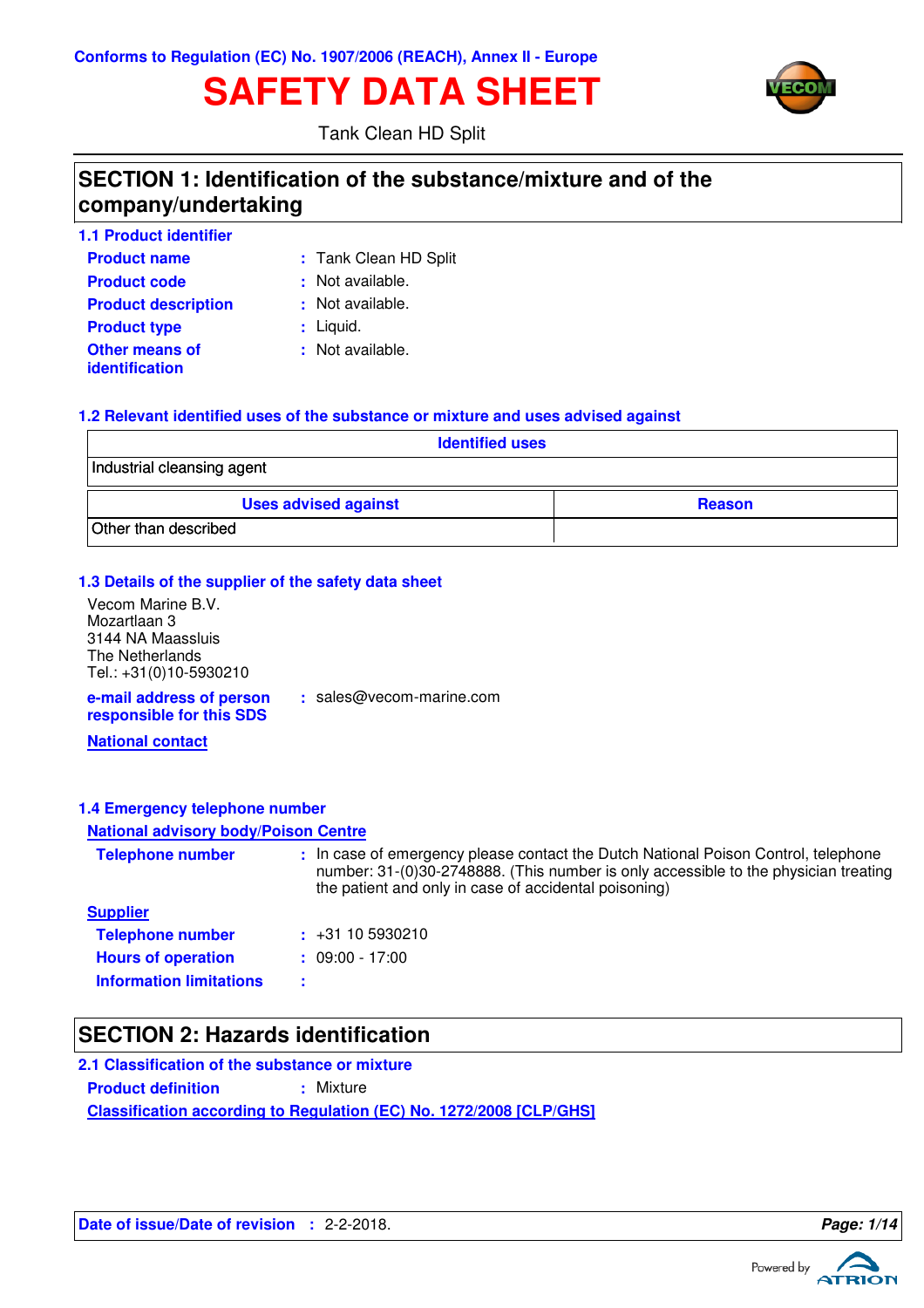**2.2 Label elements**

# **SECTION 2: Hazards identification**

| <b>Skin Irrit. 2, H315</b><br>Eye Irrit. 2, H319<br>Carc. 2, H351<br>Asp. Tox. 1, H304<br>Aquatic Chronic 2, H411 |                                                                                                                                                    |
|-------------------------------------------------------------------------------------------------------------------|----------------------------------------------------------------------------------------------------------------------------------------------------|
| <b>Ingredients of unknown</b><br>toxicity                                                                         | : Percentage of the mixture consisting of ingredient(s) of unknown toxicity: 64,8%                                                                 |
| <b>Ingredients of unknown</b><br>ecotoxicity                                                                      | : Percentage of the mixture consisting of ingredient(s) of unknown hazards to the<br>aquatic environment: 64,8%                                    |
|                                                                                                                   | <b>Classification according to Directive 1999/45/EC [DPD]</b>                                                                                      |
|                                                                                                                   | The product is classified as dangerous according to Directive 1999/45/EC and its amendments.                                                       |
| <b>Classification</b>                                                                                             | : Carc. Cat. 3; R40<br>Xn; R65<br>R66<br>N; R51/53                                                                                                 |
| <b>Human health hazards</b>                                                                                       | : Limited evidence of a carcinogenic effect. Harmful: may cause lung damage if<br>swallowed. Repeated exposure may cause skin dryness or cracking. |
| <b>Environmental hazards</b>                                                                                      | : Toxic to aquatic organisms, may cause long-term adverse effects in the aquatic<br>environment.                                                   |
| .                                                                                                                 | .                                                                                                                                                  |

See Section 11 for more detailed information on health effects and symptoms. See Section 16 for the full text of the R phrases or H statements declared above.

| <b>Hazard pictograms</b>              |                                                                                                                                                                                                                                                                                                                                                                                                                                                                                   |
|---------------------------------------|-----------------------------------------------------------------------------------------------------------------------------------------------------------------------------------------------------------------------------------------------------------------------------------------------------------------------------------------------------------------------------------------------------------------------------------------------------------------------------------|
| <b>Signal word</b>                    | Danger                                                                                                                                                                                                                                                                                                                                                                                                                                                                            |
| <b>Hazard statements</b>              | Causes skin irritation.<br>Causes serious eye irritation.<br>Suspected of causing cancer.<br>May be fatal if swallowed and enters airways.<br>Toxic to aquatic life with long lasting effects.                                                                                                                                                                                                                                                                                    |
| <b>Precautionary statements</b>       |                                                                                                                                                                                                                                                                                                                                                                                                                                                                                   |
| <b>Prevention</b>                     | : Avoid release to the environment. Wash hands thoroughly after handling. Wear<br>protective gloves/protective clothing/eye protection/face protection.                                                                                                                                                                                                                                                                                                                           |
| <b>Response</b>                       | : IF SWALLOWED: Do NOT induce vomiting. Immediately call a POISON CENTER<br>or physician. IF ON SKIN (or hair): Wash with plenty of soap and water. If skin<br>irritation or rash occurs: Get medical advice/attention. Take off contaminated clothing<br>and wash before reuse. IF IN EYES: Rinse cautiously with water for several minutes.<br>Remove contact lenses, if present and easy to do. Continue rinsing. If eye irritation<br>persists: Get medical advice/attention. |
| <b>Storage</b>                        | : Store locked up.                                                                                                                                                                                                                                                                                                                                                                                                                                                                |
| <b>Disposal</b>                       | Dispose of contents and container in accordance with all local, regional, national and<br>international regulations.                                                                                                                                                                                                                                                                                                                                                              |
| <b>Hazardous ingredients</b>          | : Solvent naphtha (petroleum), heavy arom.<br>Hydrocarbons C10-13 N-Alkanes, Isoalkanes, Cyclic <2% Aromatics<br>naphthalene<br>2-butoxyethanol<br>1,2,4-trimethylbenzene<br>Amides, C8-C18(even nuberd) and C18-unsatd., N, N-bis(hydroxyethyl)                                                                                                                                                                                                                                  |
| <b>Supplemental label</b><br>elements | : Repeated exposure may cause skin dryness or cracking.                                                                                                                                                                                                                                                                                                                                                                                                                           |
| <b>Special packaging requirements</b> |                                                                                                                                                                                                                                                                                                                                                                                                                                                                                   |
|                                       |                                                                                                                                                                                                                                                                                                                                                                                                                                                                                   |

**Date of issue/Date of revision :** 2-2-2018. **Page: 2/14**



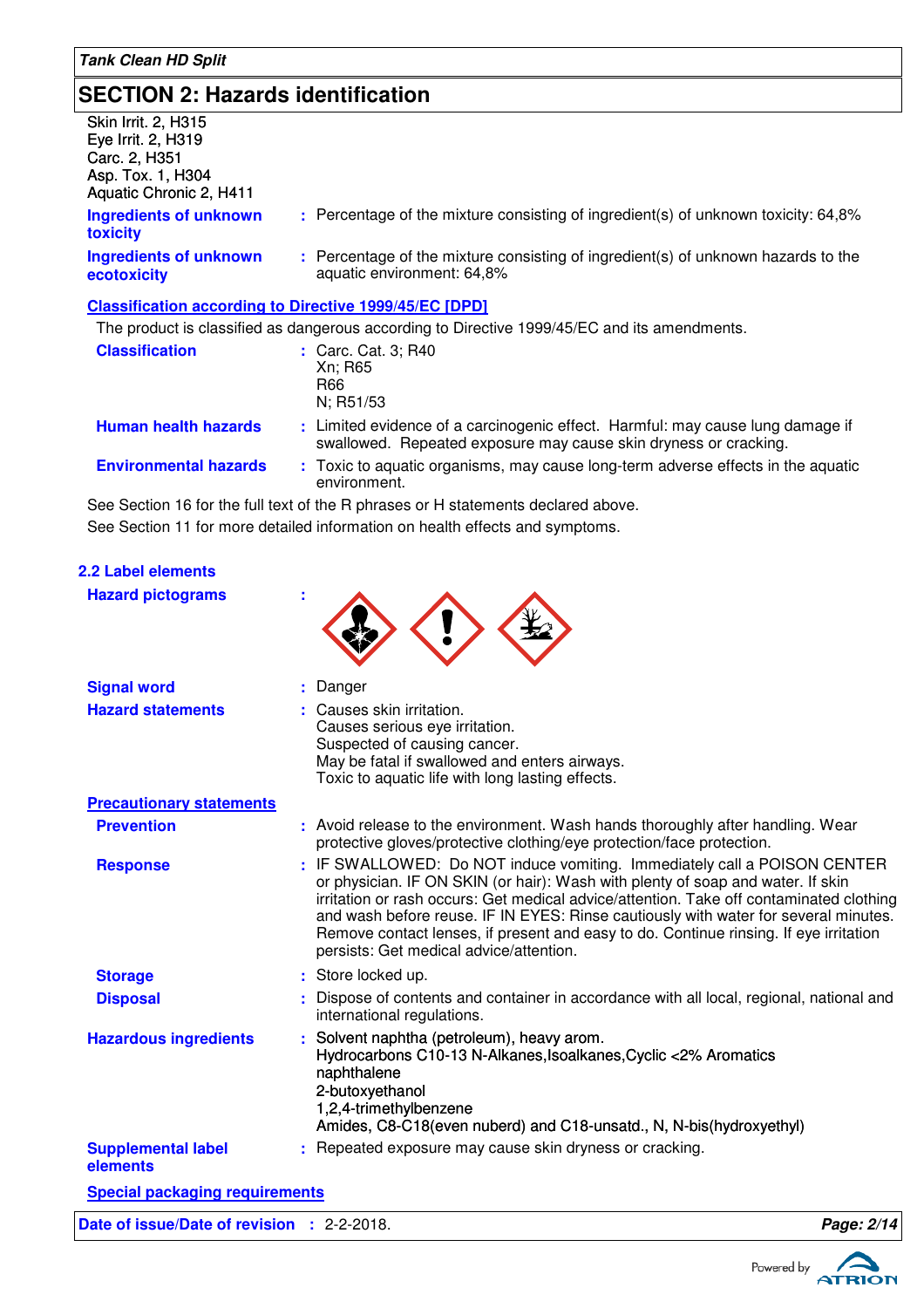# **SECTION 2: Hazards identification**

**Containers to be fitted with child-resistant fastenings** Not applicable. **: Tactile warning of danger : Not applicable.** 

### **2.3 Other hazards**

**Other hazards which do : not result in classification** : Not available.

### **SECTION 3: Composition/information on ingredients**

| <b>Substance/mixture</b>                                                       | : Mixture                                                                        |               |                                                                             |                                                                                                                                      |             |
|--------------------------------------------------------------------------------|----------------------------------------------------------------------------------|---------------|-----------------------------------------------------------------------------|--------------------------------------------------------------------------------------------------------------------------------------|-------------|
|                                                                                |                                                                                  |               |                                                                             | <b>Classification</b>                                                                                                                |             |
| <b>Product/ingredient</b><br>name                                              | <b>Identifiers</b>                                                               | $\frac{9}{6}$ | 67/548/EEC                                                                  | <b>Regulation (EC) No.</b><br>1272/2008 [CLP]                                                                                        | <b>Type</b> |
| Solvent naphtha<br>(petroleum), heavy<br>arom.                                 | EC: 265-198-5<br>CAS: 64742-94-5<br>Index: 649-424-00-3                          | 50-75         | Xn; R65                                                                     | Asp. Tox. 1, H304                                                                                                                    | $[1]$       |
| Hydrocarbons C10-13<br>$N-$<br>Alkanes, Isoalkanes, Cyclic<br><2% Aromatics    | <b>REACH #: 01-</b><br>2119457273-39                                             | 20-25         | Xn; R65<br><b>R66</b>                                                       | Asp. Tox. 1, H304                                                                                                                    | $[1]$       |
| naphthalene                                                                    | EC: 202-049-5<br>CAS: 91-20-3<br>Index: 601-052-00-2                             | $3 - 7$       | Carc. Cat. 3; R40<br>Xn; R22<br>N; R50/53                                   | Acute Tox. 4, H302<br>Skin Irrit. 2, H315<br>Eye Irrit. 2, H319<br>Carc. 2, H351<br>Aquatic Acute 1, H400<br>Aquatic Chronic 1, H410 | [1] [2]     |
| 2-butoxyethanol                                                                | EC: 203-905-0<br>CAS: 111-76-2<br>Index: 603-014-00-0                            | $1-3$         | Xn; R20/21/22<br>Xi; R36/38                                                 | Acute Tox. 4, H302<br>Acute Tox. 4, H312<br>Acute Tox. 4, H332<br>Skin Irrit. 2, H315<br>Eye Irrit. 2, H319                          | [1] [2]     |
| 1,2,4-trimethylbenzene                                                         | EC: 202-436-9<br>CAS: 95-63-6<br>Index: 601-043-00-3                             | $1 - 2,5$     | R <sub>10</sub><br>Xn; R20<br>Xi; R36/37/38<br>N; R51/53                    | Flam. Liq. 3, H226<br>Acute Tox. 4, H332<br>Skin Irrit. 2, H315<br>Eye Irrit. 2, H319<br>STOT SE 3, H335<br>Aquatic Chronic 2, H411  | [1] [2]     |
| Amides, C8-C18(even<br>nuberd) and C18-<br>unsatd., N, N-<br>bis(hydroxyethyl) | <b>REACH #: 01-</b><br>2119490100-53<br>CAS: 68155-07-7;8051-<br>30-7;68603-42-9 | $1-5$         | Xi; R41, R38                                                                | <b>Skin Irrit. 2, H315</b><br>Eye Dam. 1, H318<br>Aquatic Chronic 2, H411                                                            | $\boxed{1}$ |
|                                                                                |                                                                                  |               | See Section 16 for<br>the full text of the R-<br>phrases declared<br>above. | See Section 16 for the<br>full text of the H<br>statements declared<br>above.                                                        |             |

There are no additional ingredients present which, within the current knowledge of the supplier and in the concentrations applicable, are classified as hazardous to health or the environment, are PBTs or vPvBs or have been assigned a workplace exposure limit and hence require reporting in this section.

Type

[1] Substance classified with a health or environmental hazard

[2] Substance with a workplace exposure limit

[3] Substance meets the criteria for PBT according to Regulation (EC) No. 1907/2006, Annex XIII

[4] Substance meets the criteria for vPvB according to Regulation (EC) No. 1907/2006, Annex XIII

Occupational exposure limits, if available, are listed in Section 8.

**Date of issue/Date of revision :** 2-2-2018. **Page: 3/14**

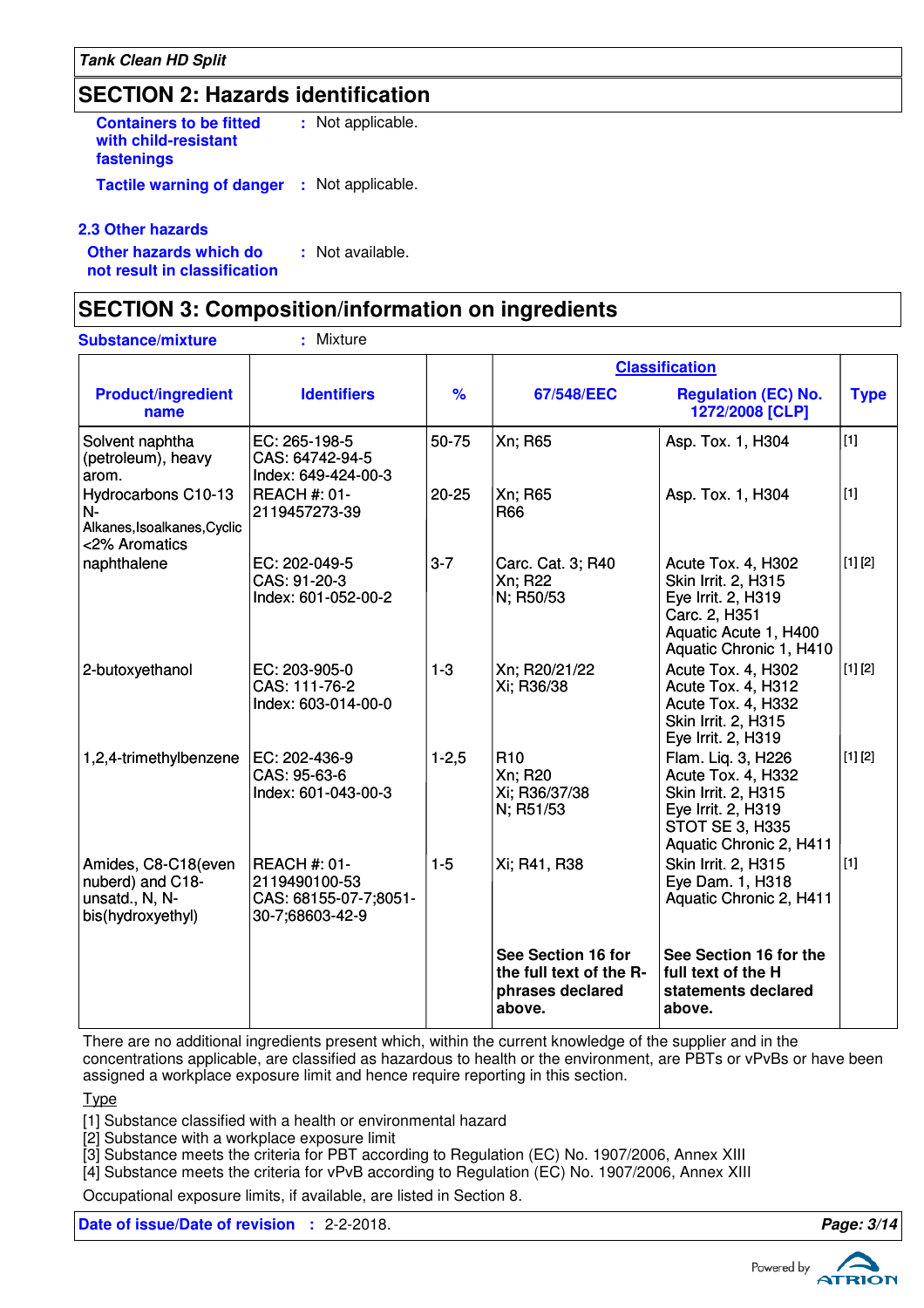### **SECTION 4: First aid measures**

| <b>4.1 Description of first aid measures</b> |                                                                                                                                                                                                             |
|----------------------------------------------|-------------------------------------------------------------------------------------------------------------------------------------------------------------------------------------------------------------|
| <b>General</b>                               | : In all cases of doubt, or when symptoms persist, seek medical attention. Never give<br>anything by mouth to an unconscious person. If unconscious, place in recovery<br>position and seek medical advice. |
| <b>Eye contact</b>                           | : Check for and remove any contact lenses. Immediately flush eyes with running water<br>for at least 15 minutes, keeping eyelids open. Seek immediate medical attention.                                    |
| <b>Inhalation</b>                            | : Remove to fresh air. Keep person warm and at rest. If not breathing, if breathing is<br>irregular or if respiratory arrest occurs, provide artificial respiration or oxygen by<br>trained personnel.      |
| <b>Skin contact</b>                          | : Remove contaminated clothing and shoes. Wash skin thoroughly with soap and<br>water or use recognised skin cleanser. Do NOT use solvents or thinners.                                                     |
| <b>Ingestion</b>                             | : If swallowed, seek medical advice immediately and show the container or label.<br>Keep person warm and at rest. Do not induce vomiting.                                                                   |
| <b>Protection of first-aiders</b>            | : No action shall be taken involving any personal risk or without suitable training. It<br>may be dangerous to the person providing aid to give mouth-to-mouth resuscitation.                               |

### **4.2 Most important symptoms and effects, both acute and delayed**

There are no data available on the preparation itself. The preparation has been assessed following the conventional method of the Dangerous Preparations Directive 1999/45/EC and classified for toxicological hazards accordingly. See sections 3 and 15 for details.

Exposure to component solvent vapour concentrations in excess of the stated occupational exposure limit may result in adverse health effects such as mucous membrane and respiratory system irritation and adverse effects on the kidneys, liver and central nervous system. Symptoms and signs include headache, dizziness, fatigue, muscular weakness, drowsiness and, in extreme cases, loss of consciousness.

Solvents may cause some of the above effects by absorption through the skin. Repeated or prolonged contact with the preparation may cause removal of natural fat from the skin, resulting in non-allergic contact dermatitis and absorption through the skin.

If splashed in the eyes, the liquid may cause irritation and reversible damage.

Ingestion may cause nausea, diarrhea and vomiting.

This takes into account, where known, delayed and immediate effects and also chronic effects of components from short-term and long-term exposure by oral, inhalation and dermal routes of exposure and eye contact.

#### **4.3 Indication of any immediate medical attention and special treatment needed**

- **Notes to physician** : Treat symptomatically. Contact poison treatment specialist immediately if large quantities have been ingested or inhaled.
- **Specific treatments**
- **:** No specific treatment.

See toxicological information (Section 11)

# **SECTION 5: Firefighting measures**

| 5.1 Extinguishing media                         |                                                                                                         |
|-------------------------------------------------|---------------------------------------------------------------------------------------------------------|
| <b>Suitable extinguishing</b><br>media          | $:$ Recommended: alcohol-resistant foam, $CO2$ , powders, water spray.                                  |
| <b>Unsuitable extinguishing</b><br>media        | : Do not use water jet.                                                                                 |
|                                                 | 5.2 Special hazards arising from the substance or mixture                                               |
| <b>Hazards from the</b><br>substance or mixture | : Fire will produce dense black smoke. Exposure to decomposition products may<br>cause a health hazard. |

**Hazardous thermal decomposition products :** Decomposition products may include the following materials: carbon monoxide, carbon dioxide, smoke, oxides of nitrogen.

**Date of issue/Date of revision :** 2-2-2018. **Page: 4/1444 Page: 4/1444 Page: 4/1444 Page: 4/1444 Page: 4/1444 Page: 4/1444 Page: 4/1444 Page: 4/1444 Page: 4/1444 Page: 4/1444 Page: 4/1444 Page: 4/1444 Page: 4/1444 Page: 4** 

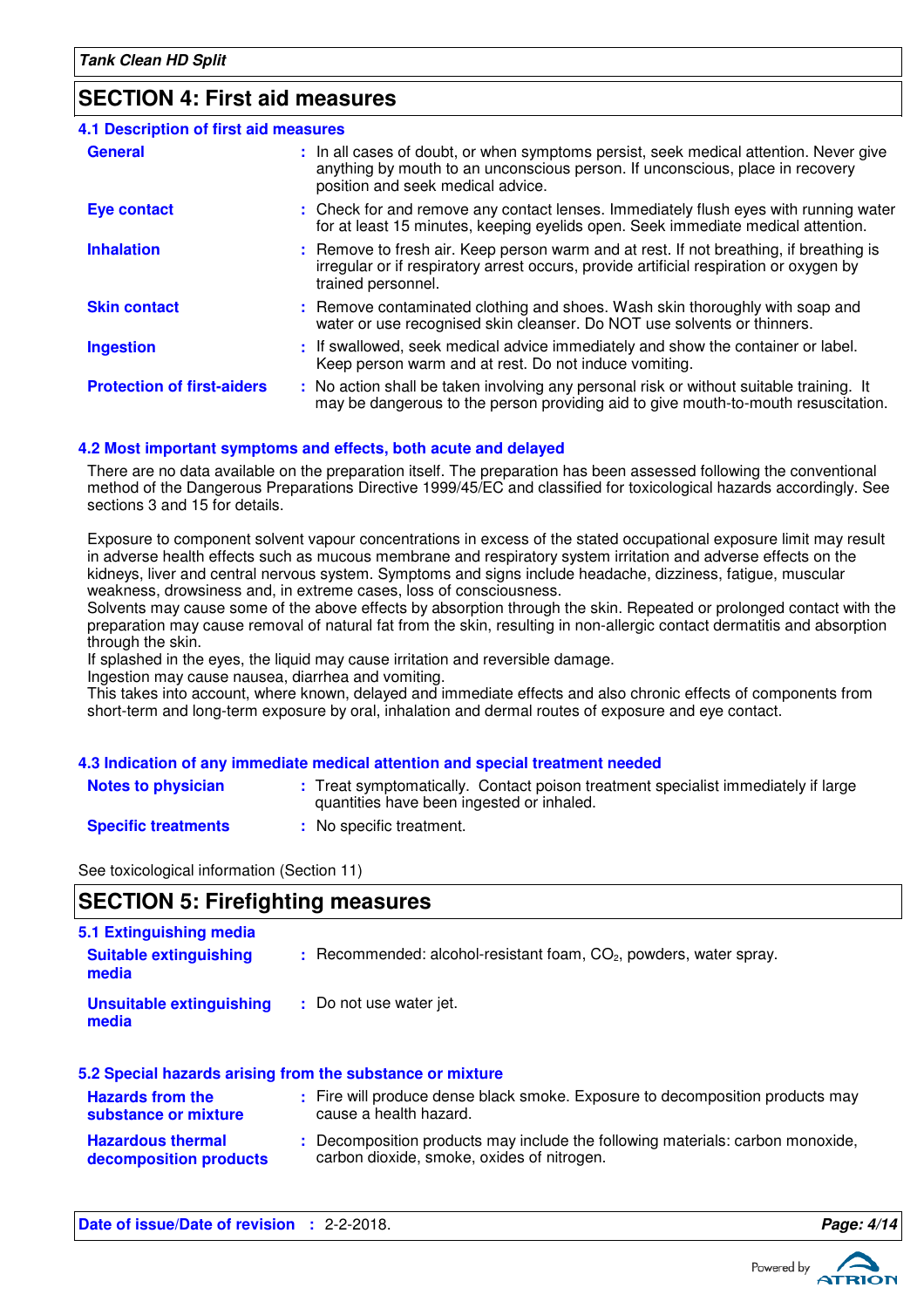### **SECTION 5: Firefighting measures**

#### **5.3 Advice for firefighters**

| <b>Special protective actions</b><br>for fire-fighters   | Cool closed containers exposed to fire with water. Do not release runoff from fire to<br>drains or watercourses. |
|----------------------------------------------------------|------------------------------------------------------------------------------------------------------------------|
| <b>Special protective</b><br>equipment for fire-fighters | : Appropriate breathing apparatus may be required.                                                               |

# **SECTION 6: Accidental release measures**

|                                                                        | 6.1 Personal precautions, protective equipment and emergency procedures                                                                                                                                                                                                            |
|------------------------------------------------------------------------|------------------------------------------------------------------------------------------------------------------------------------------------------------------------------------------------------------------------------------------------------------------------------------|
| For non-emergency<br>personnel                                         | : Exclude sources of ignition and ventilate the area. Avoid breathing vapour or mist.<br>Refer to protective measures listed in sections 7 and 8.                                                                                                                                  |
|                                                                        | For emergency responders : If specialised clothing is required to deal with the spillage, take note of any<br>information in Section 8 on suitable and unsuitable materials. See also the<br>information in "For non-emergency personnel".                                         |
| <b>6.2 Environmental</b><br>precautions                                | : Do not allow to enter drains or watercourses. If the product contaminates lakes,<br>rivers, or sewers, inform the appropriate authorities in accordance with local<br>regulations.                                                                                               |
| <b>6.3 Methods and materials</b><br>for containment and<br>cleaning up | : Contain and collect spillage with non-combustible, absorbent material e.g. sand,<br>earth, vermiculite or diatomaceous earth and place in container for disposal<br>according to local regulations (see section 13). Preferably clean with a detergent.<br>Avoid using solvents. |
| 6.4 Reference to other<br><b>sections</b>                              | : See Section 1 for emergency contact information.<br>See Section 8 for information on appropriate personal protective equipment.<br>See Section 13 for additional waste treatment information.                                                                                    |

# **SECTION 7: Handling and storage**

The information in this section contains generic advice and guidance. The list of Identified Uses in Section 1 should be consulted for any available use-specific information provided in the Exposure Scenario(s).

| <b>7.1 Precautions for safe</b><br>handling | : Prevent the creation of flammable or explosive concentrations of vapours in air and<br>avoid vapour concentrations higher than the occupational exposure limits.<br>In addition, the product should only be used in areas from which all naked lights and<br>other sources of ignition have been excluded. Electrical equipment should be<br>protected to the appropriate standard.<br>To dissipate static electricity during transfer, earth drum and connect to receiving<br>container with bonding strap. Operators should wear antistatic footwear and clothing<br>and floors should be of the conducting type.<br>Keep away from heat, sparks and flame. No sparking tools should be used.<br>Avoid contact with skin and eyes. Avoid the inhalation of dust, particulates, spray or<br>mist arising from the application of this preparation. Avoid inhalation of dust from<br>sanding.<br>Eating, drinking and smoking should be prohibited in areas where this material is<br>handled, stored and processed.<br>Put on appropriate personal protective equipment (see Section 8).<br>Never use pressure to empty. Container is not a pressure vessel.<br>Always keep in containers made from the same material as the original one.<br>Comply with the health and safety at work laws.<br>Information on fire and explosion protection<br>Vapours are heavier than air and may spread along floors. Vapours may form<br>explosive mixtures with air. |
|---------------------------------------------|----------------------------------------------------------------------------------------------------------------------------------------------------------------------------------------------------------------------------------------------------------------------------------------------------------------------------------------------------------------------------------------------------------------------------------------------------------------------------------------------------------------------------------------------------------------------------------------------------------------------------------------------------------------------------------------------------------------------------------------------------------------------------------------------------------------------------------------------------------------------------------------------------------------------------------------------------------------------------------------------------------------------------------------------------------------------------------------------------------------------------------------------------------------------------------------------------------------------------------------------------------------------------------------------------------------------------------------------------------------------------------------------------------------------------------------------------------------|
|---------------------------------------------|----------------------------------------------------------------------------------------------------------------------------------------------------------------------------------------------------------------------------------------------------------------------------------------------------------------------------------------------------------------------------------------------------------------------------------------------------------------------------------------------------------------------------------------------------------------------------------------------------------------------------------------------------------------------------------------------------------------------------------------------------------------------------------------------------------------------------------------------------------------------------------------------------------------------------------------------------------------------------------------------------------------------------------------------------------------------------------------------------------------------------------------------------------------------------------------------------------------------------------------------------------------------------------------------------------------------------------------------------------------------------------------------------------------------------------------------------------------|



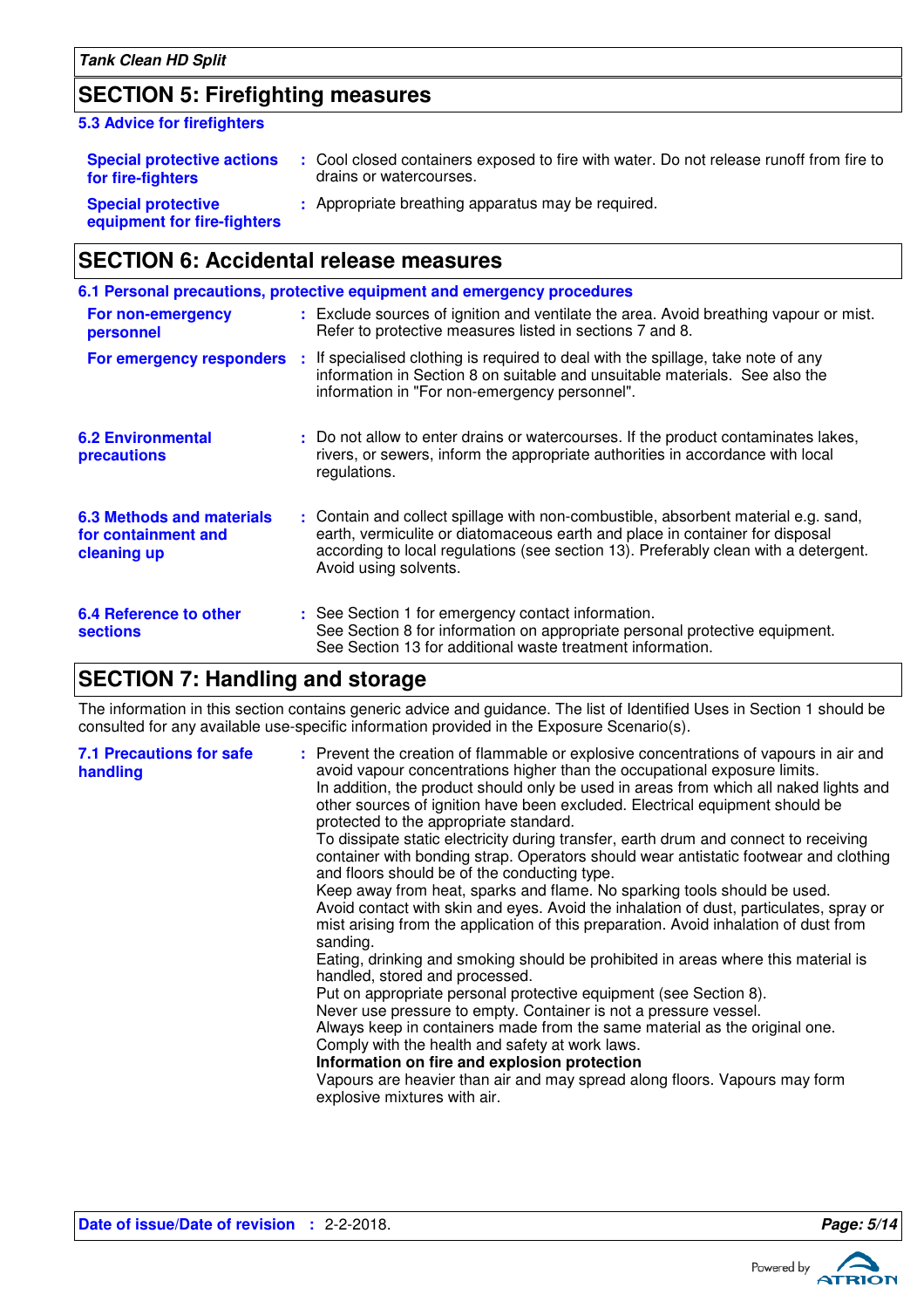# **SECTION 7: Handling and storage**

| <b>7.2 Conditions for safe</b><br>storage, including any<br><i>incompatibilities</i> | : Store in accordance with local regulations.<br>Notes on joint storage<br>Keep away from: oxidising agents, strong alkalis, strong acids.<br>Additional information on storage conditions<br>Observe label precautions. Store in a dry, cool and well-ventilated area. Keep away<br>from heat and direct sunlight. Keep away from sources of ignition. No smoking.<br>Prevent unauthorised access. Containers that have been opened must be carefully<br>resealed and kept upright to prevent leakage. |
|--------------------------------------------------------------------------------------|---------------------------------------------------------------------------------------------------------------------------------------------------------------------------------------------------------------------------------------------------------------------------------------------------------------------------------------------------------------------------------------------------------------------------------------------------------------------------------------------------------|
| 7.3 Specific end use(s)                                                              |                                                                                                                                                                                                                                                                                                                                                                                                                                                                                                         |
| <b>Recommendations</b>                                                               | : Not available.                                                                                                                                                                                                                                                                                                                                                                                                                                                                                        |
| Industrial sector specific<br><b>solutions</b>                                       | : Not available.                                                                                                                                                                                                                                                                                                                                                                                                                                                                                        |

# **SECTION 8: Exposure controls/personal protection**

The information in this section contains generic advice and guidance. The list of Identified Uses in Section 1 should be consulted for any available use-specific information provided in the Exposure Scenario(s).

### **8.1 Control parameters**

### **Occupational exposure limits**

| <b>Product/ingredient name</b>                               | <b>Exposure limit values</b>                                                                                                                                                                                                                                                                                                                                                                                                                                                                                  |
|--------------------------------------------------------------|---------------------------------------------------------------------------------------------------------------------------------------------------------------------------------------------------------------------------------------------------------------------------------------------------------------------------------------------------------------------------------------------------------------------------------------------------------------------------------------------------------------|
| naphthalene                                                  | EU OEL (Europe, 12/2009). Notes: list of indicative<br>occupational exposure limit values<br>TWA: 50 mg/m <sup>3</sup> 8 hour(s).<br>TWA: $10$ ppm $8$ hour(s).                                                                                                                                                                                                                                                                                                                                               |
| 2-butoxyethanol                                              | EU OEL (Europe, 12/2009). Absorbed through skin. Notes: list<br>of indicative occupational exposure limit values<br>STEL: 246 mg/m <sup>3</sup> 15 minute(s).<br>STEL: 50 ppm 15 minute(s).<br>TWA: 98 mg/m <sup>3</sup> 8 hour(s).<br>TWA: $20$ ppm $8$ hour(s).                                                                                                                                                                                                                                             |
| 1,2,4-trimethylbenzene                                       | EU OEL (Europe, 12/2009). Notes: list of indicative<br>occupational exposure limit values<br>TWA: 100 mg/m <sup>3</sup> 8 hour(s).<br>TWA: 20 ppm $8$ hour(s).                                                                                                                                                                                                                                                                                                                                                |
| <b>Recommended monitoring</b><br>procedures<br>substances.   | : If this product contains ingredients with exposure limits, personal, workplace<br>atmosphere or biological monitoring may be required to determine the effectiveness<br>of the ventilation or other control measures and/or the necessity to use respiratory<br>protective equipment. Reference should be made to European Standard EN 689 for<br>methods for the assessment of exposure by inhalation to chemical agents and<br>national guidance documents for methods for the determination of hazardous |
| <b>Derived effect levels</b><br>No DELs available.           |                                                                                                                                                                                                                                                                                                                                                                                                                                                                                                               |
| <b>Predicted effect concentrations</b><br>No PECs available. |                                                                                                                                                                                                                                                                                                                                                                                                                                                                                                               |
| <b>8.2 Exposure controls</b>                                 |                                                                                                                                                                                                                                                                                                                                                                                                                                                                                                               |
| <b>Appropriate engineering</b><br>controls                   | : Provide adequate ventilation. Where reasonably practicable, this should be achieved<br>by the use of local exhaust ventilation and good general extraction. If these are not<br>sufficient to maintain concentrations of particulates and solvent vapours below the<br>OEL, suitable respiratory protection must be worn.                                                                                                                                                                                   |
| <b>Individual protection measures</b>                        |                                                                                                                                                                                                                                                                                                                                                                                                                                                                                                               |



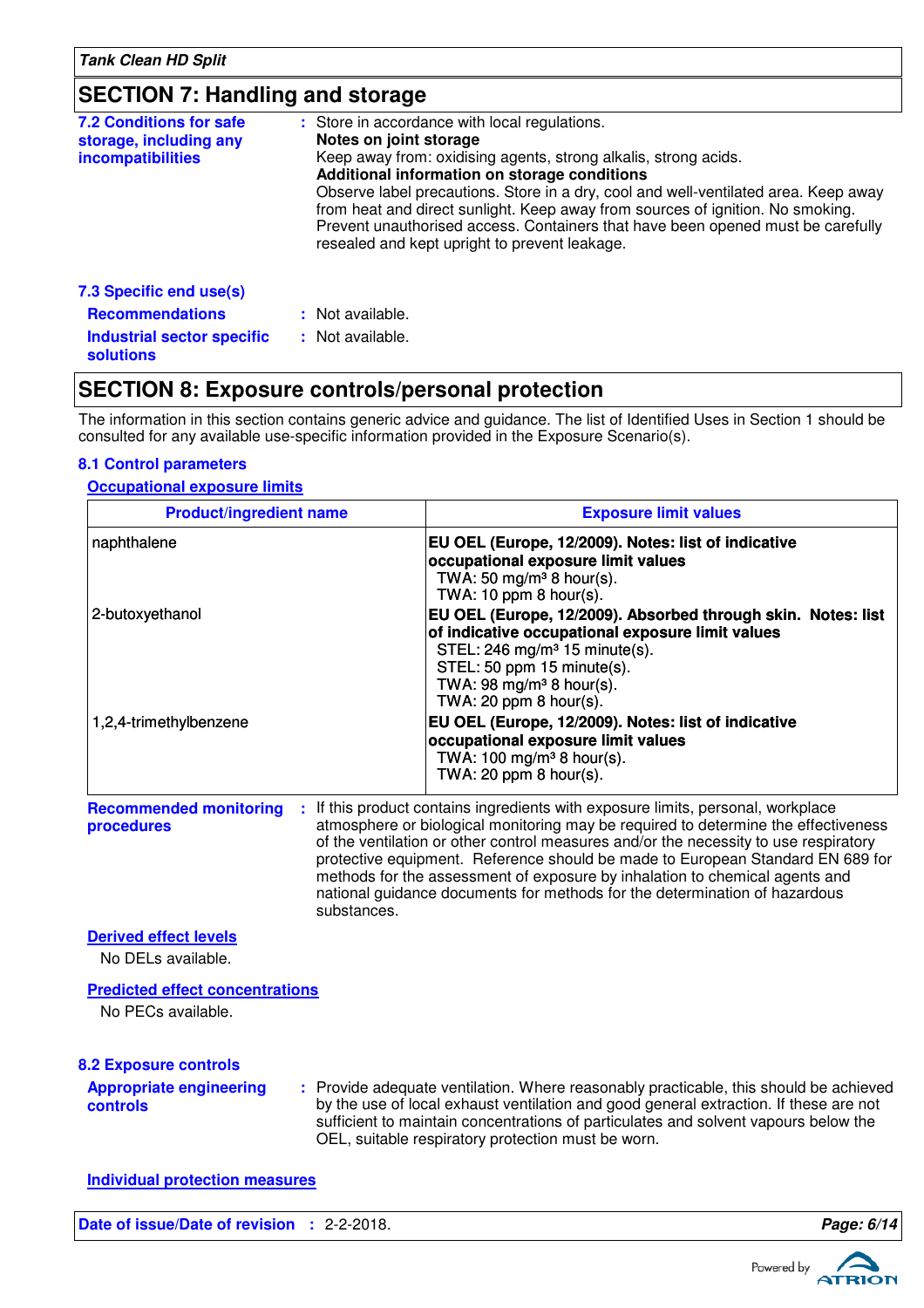### **SECTION 8: Exposure controls/personal protection**

| <b>Hygiene measures</b>                   | : Wash hands, forearms and face thoroughly after handling chemical products, before<br>eating, smoking and using the lavatory and at the end of the working period.<br>Appropriate techniques should be used to remove potentially contaminated clothing.<br>Wash contaminated clothing before reusing. Ensure that eyewash stations and<br>safety showers are close to the workstation location. |
|-------------------------------------------|---------------------------------------------------------------------------------------------------------------------------------------------------------------------------------------------------------------------------------------------------------------------------------------------------------------------------------------------------------------------------------------------------|
| <b>Eye/face protection</b>                | : Wear safety glasses with side protection in accordance with EN 166.                                                                                                                                                                                                                                                                                                                             |
| <b>Skin protection</b>                    |                                                                                                                                                                                                                                                                                                                                                                                                   |
| <b>Hand protection</b>                    | : Barrier creams may help to protect the exposed areas of the skin but should not be<br>applied once exposure has occurred.                                                                                                                                                                                                                                                                       |
| <b>Gloves</b>                             | : Wear suitable gloves tested to EN374. The quality of the chemical-resistant<br>protective gloves must be chosen as a function of the specific workplace<br>concentrations and quantity of hazardous substances. Wear protective gloves: nitrile<br>rubber                                                                                                                                       |
|                                           | The recommendation for the type or types of glove to use when handling this product<br>is based on information from the following source:                                                                                                                                                                                                                                                         |
|                                           | The user must check that the final choice of type of glove selected for handling this<br>product is the most appropriate and takes into account the particular conditions of<br>use, as included in the user's risk assessment.                                                                                                                                                                   |
| <b>Body protection</b>                    | Personnel should wear antistatic clothing made of natural fibres or of high-<br>temperature-resistant synthetic fibres.                                                                                                                                                                                                                                                                           |
| <b>Other skin protection</b>              | : Appropriate footwear and any additional skin protection measures should be<br>selected based on the task being performed and the risks involved and should be<br>approved by a specialist before handling this product.                                                                                                                                                                         |
| <b>Respiratory protection</b>             | : If workers are exposed to concentrations above the exposure limit, they must use<br>appropriate, certified respirators.                                                                                                                                                                                                                                                                         |
| <b>Environmental exposure</b><br>controls | : Do not allow to enter drains or watercourses.                                                                                                                                                                                                                                                                                                                                                   |

# **SECTION 9: Physical and chemical properties**

### **9.1 Information on basic physical and chemical properties**

| <b>Appearance</b>                                      |    |                             |
|--------------------------------------------------------|----|-----------------------------|
| <b>Physical state</b>                                  |    | : Liquid.                   |
| <b>Colour</b>                                          |    | : Yellow. [Light]           |
| <b>Odour</b>                                           |    | Characteristic.             |
| <b>Odour threshold</b>                                 | ٠  | Not available.              |
| рH                                                     |    | Not applicable.             |
| <b>Melting point/freezing point</b>                    |    | Not available.              |
| Initial boiling point and boiling<br>range             |    | Not available.              |
| <b>Flash point</b>                                     | ÷. | Closed cup: $>65^{\circ}$ C |
| <b>Evaporation rate</b>                                | ٠  | Not available.              |
| <b>Flammability (solid, gas)</b>                       | ÷. | Not available.              |
| <b>Burning time</b>                                    |    | Not applicable.             |
| <b>Burning rate</b>                                    | ÷. | Not applicable.             |
| <b>Upper/lower flammability or</b><br>explosive limits |    | Not available.              |
| <b>Vapour pressure</b>                                 | ŧ. | Not available.              |
| <b>Vapour density</b>                                  |    | Not available.              |
| <b>Relative density</b>                                | ÷. | 0,85 to 0,87                |
| <b>Solubility(ies)</b>                                 |    | Not available.              |



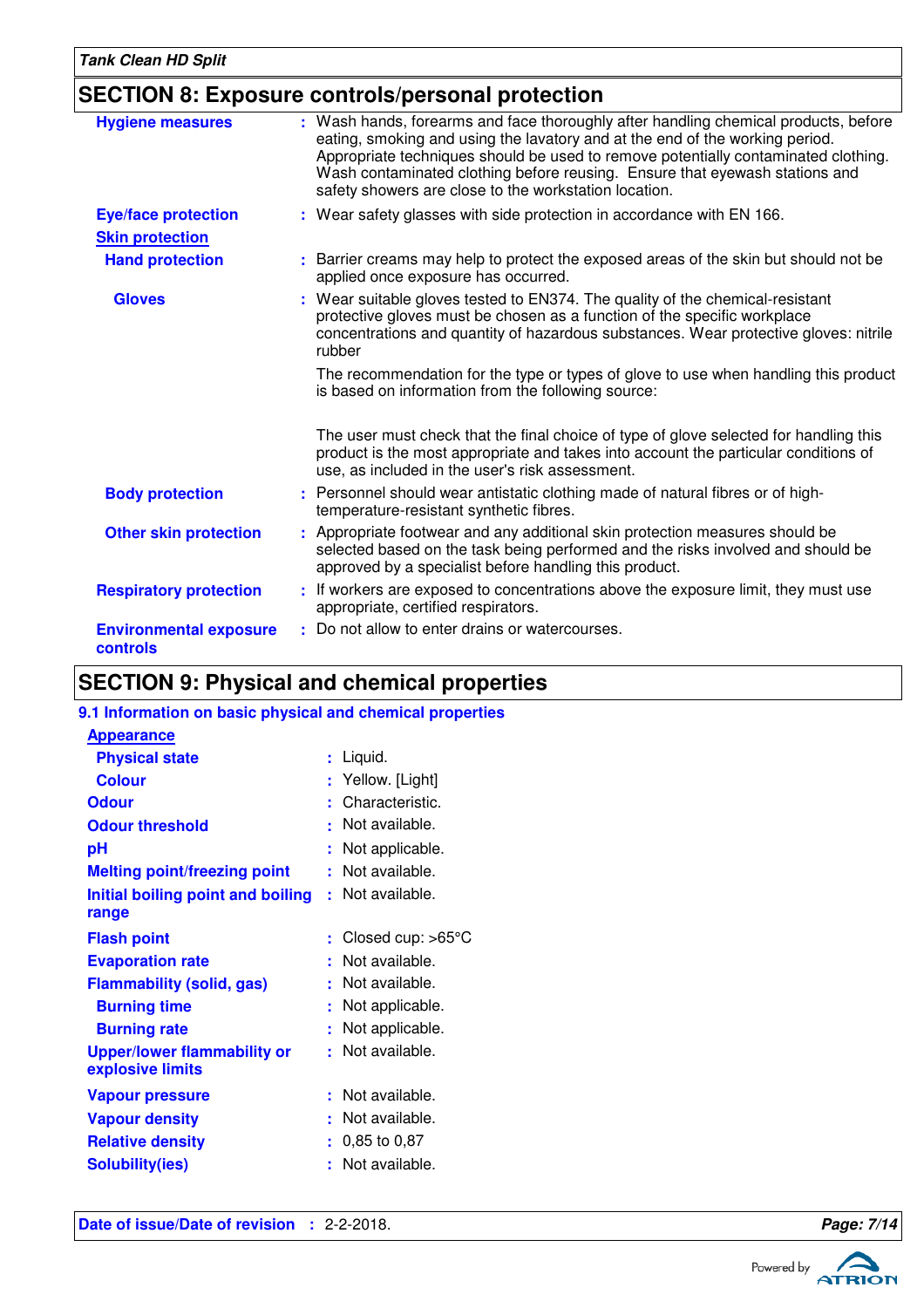### **SECTION 9: Physical and chemical properties**

| <b>Partition coefficient: n-</b><br>octanol/water | : Not available.                                       |
|---------------------------------------------------|--------------------------------------------------------|
| <b>Auto-ignition temperature</b>                  | : Not available.                                       |
| <b>Decomposition temperature</b>                  | : Not available.                                       |
| <b>Viscosity</b>                                  | : Kinematic $(40^{\circ}$ C): <0,07 cm <sup>2</sup> /s |
| <b>Explosive properties</b>                       | : Not available.                                       |
| <b>Oxidising properties</b>                       | : Not available.                                       |
|                                                   |                                                        |

#### **9.2 Other information**

No additional information.

### **SECTION 10: Stability and reactivity**  $\pm$  Keep away from the following materials to prevent strong exothermic reactions: oxidising agents, strong alkalis, strong acids. **10.6 Hazardous decomposition products 10.4 Conditions to avoid** : When exposed to high temperatures may produce hazardous decomposition products. **10.2 Chemical stability :** Stable under recommended storage and handling conditions (see section 7). **:** Under normal conditions of storage and use, hazardous decomposition products **10.5 Incompatible materials : 10.3 Possibility of hazardous reactions :** Under normal conditions of storage and use, hazardous reactions will not occur. **10.1 Reactivity** : No specific test data related to reactivity available for this product or its ingredients. should not be produced.

## **SECTION 11: Toxicological information**

### **11.1 Information on toxicological effects**

There are no data available on the preparation itself. The preparation has been assessed following the conventional method of the Dangerous Preparations Directive 1999/45/EC and classified for toxicological hazards accordingly. See sections 3 and 15 for details.

Exposure to component solvent vapour concentrations in excess of the stated occupational exposure limit may result in adverse health effects such as mucous membrane and respiratory system irritation and adverse effects on the kidneys, liver and central nervous system. Symptoms and signs include headache, dizziness, fatigue, muscular weakness, drowsiness and, in extreme cases, loss of consciousness.

Solvents may cause some of the above effects by absorption through the skin. Repeated or prolonged contact with the preparation may cause removal of natural fat from the skin, resulting in non-allergic contact dermatitis and absorption through the skin.

If splashed in the eyes, the liquid may cause irritation and reversible damage.

Ingestion may cause nausea, diarrhea and vomiting.

This takes into account, where known, delayed and immediate effects and also chronic effects of components from short-term and long-term exposure by oral, inhalation and dermal routes of exposure and eye contact.

#### **Acute toxicity**

| <b>Product/ingredient name</b> | <b>Result</b> | <b>Species</b> | <b>Dose</b> | <b>Exposure</b> |
|--------------------------------|---------------|----------------|-------------|-----------------|
|                                |               |                |             |                 |
|                                |               |                |             |                 |
|                                |               |                |             |                 |
|                                |               |                |             |                 |

**Date of issue/Date of revision :** 2-2-2018. **Page: 8/1444 Page: 8/1444 Page: 8/1444 Page: 8/1444 Page: 8/1444 Page: 8/1444 Page: 8/1444 Page: 8/1444 Page: 8/1444 Page: 8/1444 Page: 8/1444 Page: 8/1444 Page: 8/1444 Page: 8** 

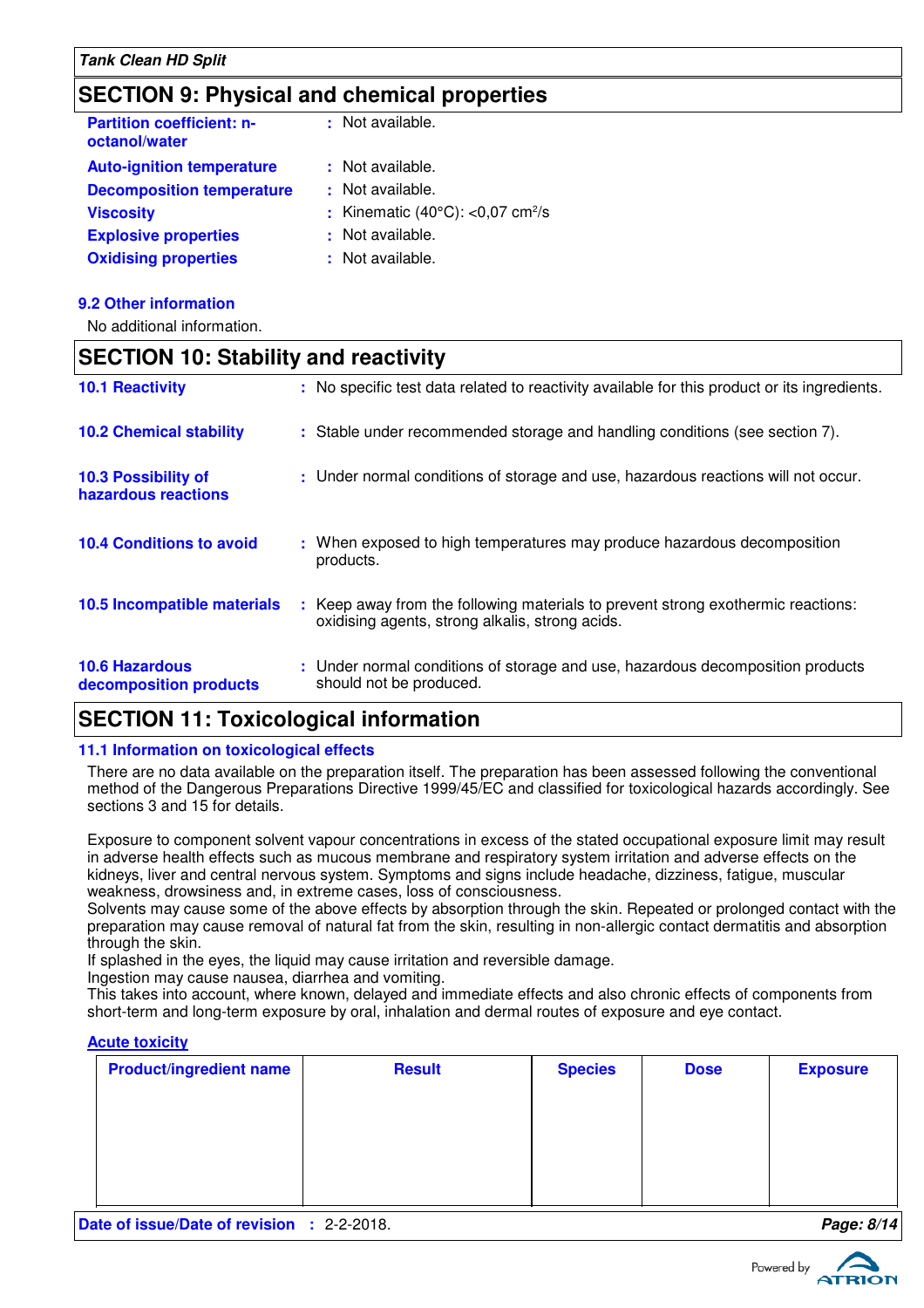| <b>Tank Clean HD Split</b>                                                            |                                                                                                                 |                                                  |  |                          |                                                                   |                          |
|---------------------------------------------------------------------------------------|-----------------------------------------------------------------------------------------------------------------|--------------------------------------------------|--|--------------------------|-------------------------------------------------------------------|--------------------------|
| <b>SECTION 11: Toxicological information</b>                                          |                                                                                                                 |                                                  |  |                          |                                                                   |                          |
| Hydrocarbons C10-13 N-<br>Alkanes, Isoalkanes, Cyclic<br><2% Aromatics                | <b>LC50 Inhalation Vapour</b>                                                                                   | Rat                                              |  |                          | 5000 mg/l                                                         | 4 hours                  |
| naphthalene<br>2-butoxyethanol<br>1,2,4-trimethylbenzene                              | LD50 Dermal<br>LD50 Oral<br>LD50 Dermal<br>LD50 Oral<br>LD50 Oral<br><b>LC50 Inhalation Vapour</b><br>LD50 Oral | Rat<br>Rat<br>Rabbit<br>Rat<br>Rat<br>Rat<br>Rat |  | $>20$ g/kg<br>$5$ g/kg   | 2000 mg/kg<br>5000 ng/kg<br>490 mg/kg<br>470 mg/kg<br>18000 mg/m3 | 4 hours                  |
| <b>Conclusion/Summary</b>                                                             | : Not available.                                                                                                |                                                  |  |                          |                                                                   |                          |
| <b>Acute toxicity estimates</b>                                                       |                                                                                                                 |                                                  |  |                          |                                                                   |                          |
|                                                                                       | <b>Route</b>                                                                                                    |                                                  |  |                          | <b>ATE value</b>                                                  |                          |
| Oral<br>2117,9 mg/kg<br>Dermal<br>15109,7 mg/kg<br>81,49 mg/l<br>Inhalation (vapours) |                                                                                                                 |                                                  |  |                          |                                                                   |                          |
| <b>Irritation/Corrosion</b>                                                           |                                                                                                                 |                                                  |  |                          |                                                                   |                          |
| <b>Product/ingredient name</b>                                                        | <b>Result</b>                                                                                                   | <b>Species</b>                                   |  | <b>Score</b>             | <b>Exposure</b>                                                   | <b>Observation</b>       |
| Solvent naphtha (petroleum),                                                          | Skin - Mild irritant                                                                                            | Rabbit                                           |  | $\overline{\phantom{0}}$ | 24 hours 500                                                      | $\overline{\phantom{a}}$ |
| heavy arom.<br>naphthalene                                                            | Skin - Mild irritant                                                                                            | Rabbit                                           |  | ÷                        | microliters<br>495<br>milligrams                                  |                          |
|                                                                                       | Skin - Severe irritant                                                                                          | Rabbit                                           |  | ÷                        | 24 hours 0.05<br><b>Mililiters</b>                                |                          |
| <b>Conclusion/Summary</b>                                                             | : Not available.                                                                                                |                                                  |  |                          |                                                                   |                          |
| <b>Sensitisation</b>                                                                  |                                                                                                                 |                                                  |  |                          |                                                                   |                          |
| <b>Conclusion/Summary</b>                                                             | : Not available.                                                                                                |                                                  |  |                          |                                                                   |                          |
| <b>Mutagenicity</b>                                                                   |                                                                                                                 |                                                  |  |                          |                                                                   |                          |
| <b>Conclusion/Summary</b>                                                             | : Not available.                                                                                                |                                                  |  |                          |                                                                   |                          |
| <b>Carcinogenicity</b>                                                                |                                                                                                                 |                                                  |  |                          |                                                                   |                          |
| <b>Conclusion/Summary</b>                                                             | : Not available.                                                                                                |                                                  |  |                          |                                                                   |                          |
| <b>Reproductive toxicity</b>                                                          |                                                                                                                 |                                                  |  |                          |                                                                   |                          |
| <b>Conclusion/Summary</b>                                                             | : Not available.                                                                                                |                                                  |  |                          |                                                                   |                          |
| <b>Teratogenicity</b>                                                                 |                                                                                                                 |                                                  |  |                          |                                                                   |                          |
| <b>Conclusion/Summary</b>                                                             | : Not available.                                                                                                |                                                  |  |                          |                                                                   |                          |
| <b>Specific target organ toxicity (single exposure)</b>                               |                                                                                                                 |                                                  |  |                          |                                                                   |                          |
| <b>Product/ingredient name</b>                                                        |                                                                                                                 | <b>Category</b>                                  |  |                          | <b>Route of</b>                                                   | <b>Target organs</b>     |

| <b>Product/ingredient name</b> | <b>Category</b> | <b>Route of</b><br><b>exposure</b> | <b>Target organs</b>                    |
|--------------------------------|-----------------|------------------------------------|-----------------------------------------|
| 1,2,4-trimethylbenzene         | Category 3      | Not determined                     | Respiratory tract<br><b>lirritation</b> |

**Specific target organ toxicity (repeated exposure)**

Not available.

### **Aspiration hazard**

| <b>Product/ingredient name</b>                                                                                 | <b>Result</b>                                                                  |
|----------------------------------------------------------------------------------------------------------------|--------------------------------------------------------------------------------|
| Solvent naphtha (petroleum), heavy arom.<br>Hydrocarbons C10-13 N-Alkanes, Isoalkanes, Cyclic <2%<br>Aromatics | <b>ASPIRATION HAZARD - Category 1</b><br><b>ASPIRATION HAZARD - Category 1</b> |

**Other information :**

: Not available.

**Date of issue/Date of revision :** 2-2-2018. **Page: 9/14** 

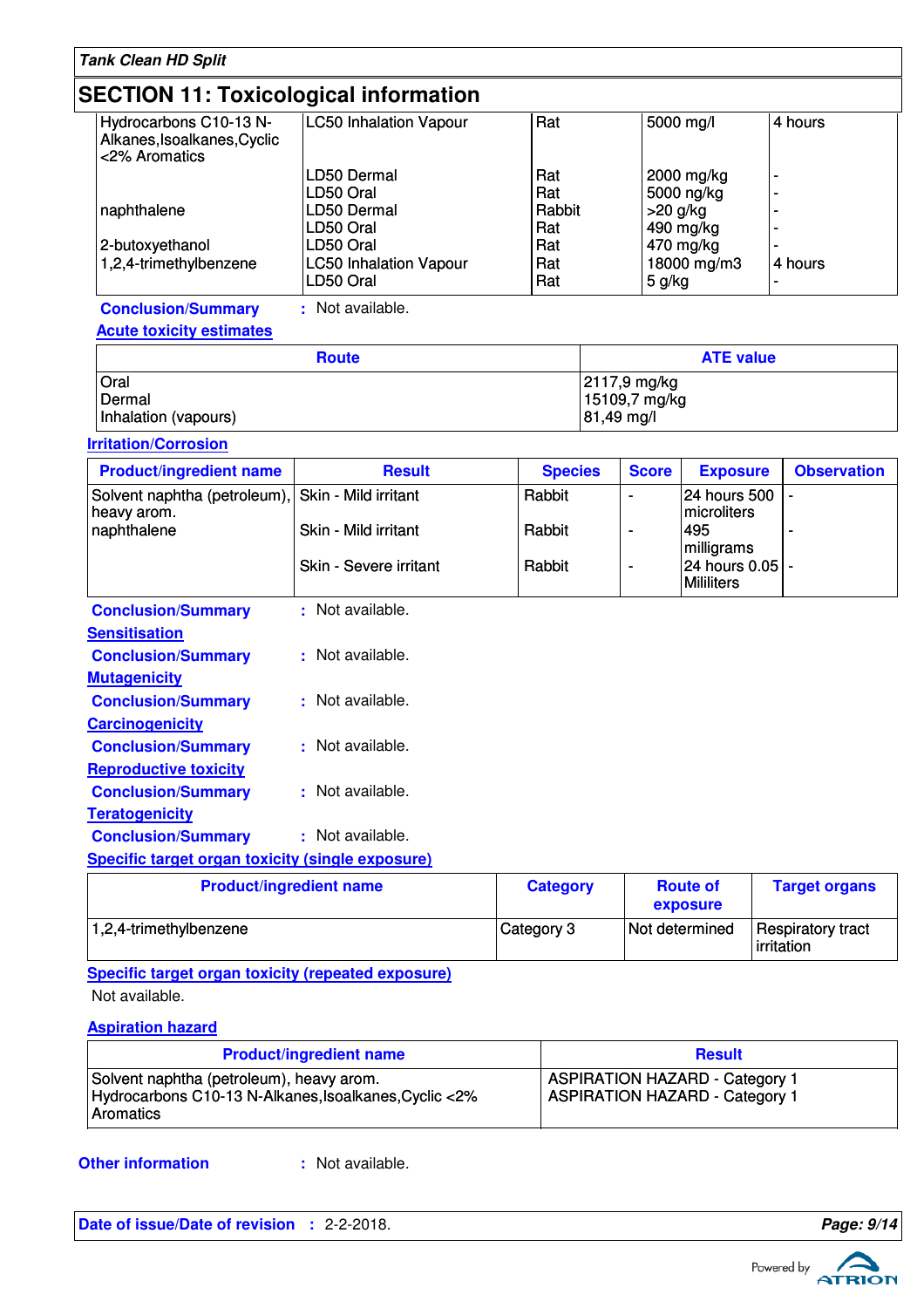# **SECTION 12: Ecological information**

### **12.1 Toxicity**

There are no data available on the preparation itself. Do not allow to enter drains or watercourses.

The preparation has been assessed following the conventional method of the Dangerous Preparations Directive 1999/45/EC and is classified for eco-toxicological properties accordingly. See Sections 3 and 15 for details.

| <b>Product/ingredient name</b>                                         | <b>Result</b>                           | <b>Species</b>                                       | <b>Exposure</b> |
|------------------------------------------------------------------------|-----------------------------------------|------------------------------------------------------|-----------------|
| Hydrocarbons C10-13 N-<br>Alkanes, Isoalkanes, Cyclic<br><2% Aromatics | Acute EC50 >1000 mg/l                   | Aquatic plants                                       | 72 hours        |
|                                                                        | Acute EC50 >1000 mg/l                   | Daphnia                                              | 48 hours        |
|                                                                        | Acute LC50 >1000 mg/l                   | Fish                                                 | 96 hours        |
| naphthalene                                                            | Acute EC50 1,6 ppm Fresh water          | Daphnia - Daphnia magna - < 24<br>hours              | I48 hours       |
|                                                                        | Acute LC50 213 ug/L Fresh water         | Fish - Melanotaenia fluviatilis -<br>Larvae - 1 days | 196 hours       |
|                                                                        | Chronic NOEC 0,67 ppm Fresh water       | Fish - Oncorhynchus kisutch - 1                      | 40 days         |
| 2-butoxyethanol                                                        | Acute EC50 >1000 mg/L Fresh water       | Daphnia - Daphnia magna - < 24<br>hours              | 48 hours        |
|                                                                        | Acute LC50 800000 ug/L Marine water     | Crustaceans - Crangon crangon                        | 48 hours        |
|                                                                        | Acute LC50 1250000 ug/L Marine<br>water | Fish - Menidia beryllina - 40 to<br>$100 \text{ mm}$ | 96 hours        |
| 1,2,4-trimethylbenzene                                                 | Acute LC50 4910 ug/L Marine water       | Crustaceans - Elasmopus<br>pectenicrus - Adult       | 48 hours        |
|                                                                        | Acute LC50 7720 ug/L Fresh water        | Fish - Pimephales promelas - 34<br>days              | 96 hours        |
| <b>Conclusion/Summary</b>                                              | : Not available.                        |                                                      |                 |

### **12.2 Persistence and degradability**

**Conclusion/Summary :** Not available.

### **12.3 Bioaccumulative potential**

| <b>Product/ingredient name</b>                                    | $Loa P_{ow}$ | <b>BCF</b> | <b>Potential</b> |
|-------------------------------------------------------------------|--------------|------------|------------------|
| Tank Clean HD Split<br>naphtha (petroleum),<br>hydrotreated heavy | 5.5 to 7.2   |            | low<br>high      |

| <b>12.4 Mobility in soil</b>                                         |                  |
|----------------------------------------------------------------------|------------------|
| <b>Soil/water partition</b><br><b>coefficient</b> (K <sub>oc</sub> ) | : Not available. |
| <b>Mobility</b>                                                      | : Not available. |

|             | 12.5 Results of PBT and vPvB assessment |  |
|-------------|-----------------------------------------|--|
| <b>PBT</b>  | : Not applicable.                       |  |
| <b>vPvB</b> | : Not applicable.                       |  |
|             |                                         |  |

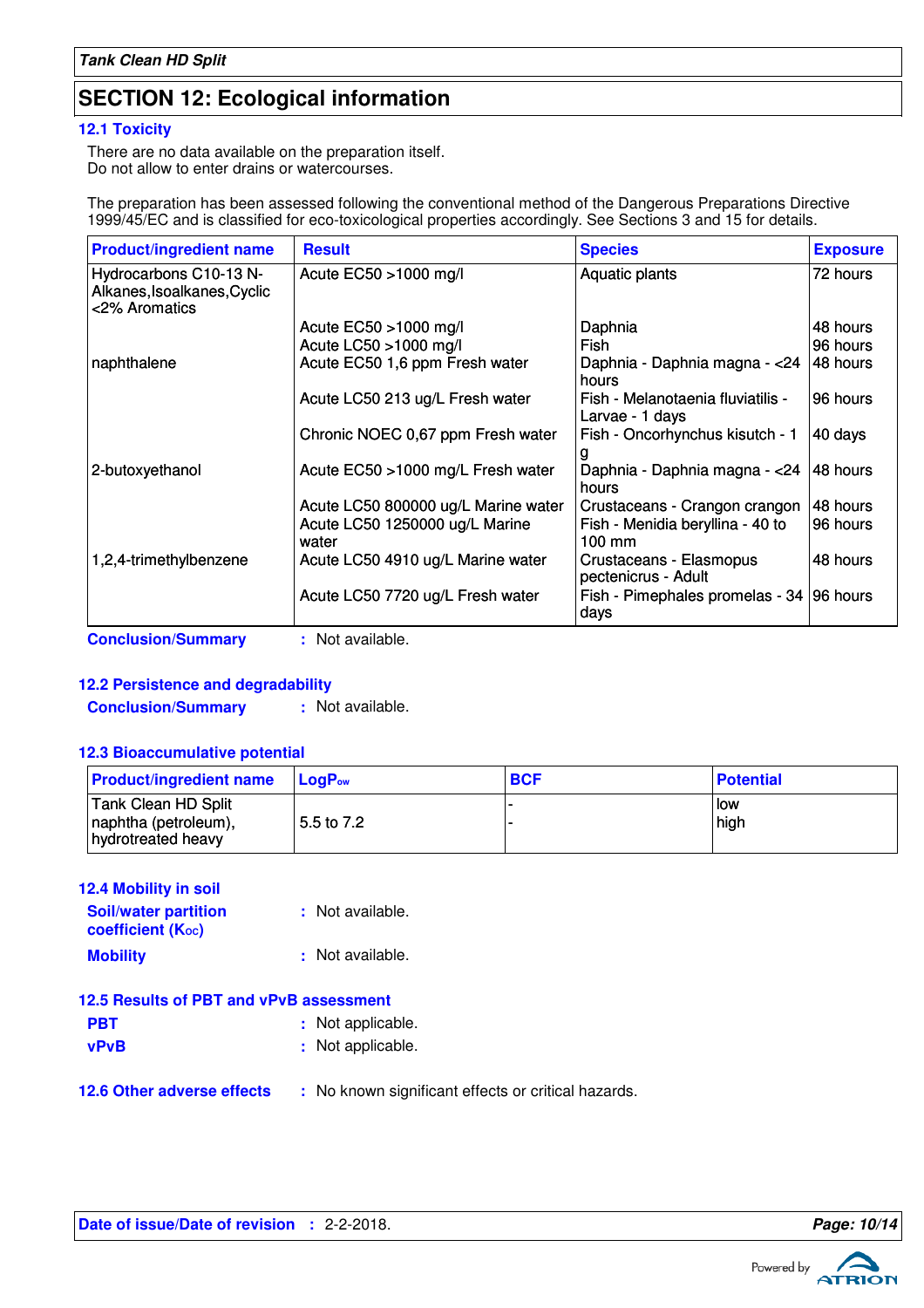# **SECTION 13: Disposal considerations**

The information in this section contains generic advice and guidance. The list of Identified Uses in Section 1 should be consulted for any available use-specific information provided in the Exposure Scenario(s).

Do not allow to enter drains or watercourses.

Dispose of according to all federal, state and local applicable regulations.

### **13.1 Waste treatment methods**

| <b>Product</b>             |                                                                                                                                                                                                                                                                                                                                                                                                                                                                                                                                                               |
|----------------------------|---------------------------------------------------------------------------------------------------------------------------------------------------------------------------------------------------------------------------------------------------------------------------------------------------------------------------------------------------------------------------------------------------------------------------------------------------------------------------------------------------------------------------------------------------------------|
| <b>Methods of disposal</b> | : The generation of waste should be avoided or minimised wherever possible.<br>Significant quantities of waste product residues should not be disposed of via the<br>foul sewer but processed in a suitable effluent treatment plant. Dispose of surplus<br>and non-recyclable products via a licensed waste disposal contractor. Disposal of<br>this product, solutions and any by-products should at all times comply with the<br>requirements of environmental protection and waste disposal legislation and any<br>regional local authority requirements. |
| <b>Hazardous waste</b>     | : The classification of the product may meet the criteria for a hazardous waste.                                                                                                                                                                                                                                                                                                                                                                                                                                                                              |
| <b>Packaging</b>           |                                                                                                                                                                                                                                                                                                                                                                                                                                                                                                                                                               |
| <b>Methods of disposal</b> | : The generation of waste should be avoided or minimised wherever possible. Waste<br>packaging should be recycled. Incineration or landfill should only be considered<br>when recycling is not feasible.                                                                                                                                                                                                                                                                                                                                                      |
| <b>Special precautions</b> | : This material and its container must be disposed of in a safe way. Care should be<br>taken when handling emptied containers that have not been cleaned or rinsed out.<br>Empty containers or liners may retain some product residues. Avoid dispersal of<br>spilt material and runoff and contact with soil, waterways, drains and sewers.                                                                                                                                                                                                                  |

# **SECTION 14: Transport information**

|                                                | <b>ADR/RID</b>                                                                                                                                                                                                                               | <b>ADN/ADNR</b>                                                                                                                                                                                                                              | <b>IMDG</b>                                                                                                                                                                                                                                  | <b>IATA</b>                                                                                                                                                                                                                                  |
|------------------------------------------------|----------------------------------------------------------------------------------------------------------------------------------------------------------------------------------------------------------------------------------------------|----------------------------------------------------------------------------------------------------------------------------------------------------------------------------------------------------------------------------------------------|----------------------------------------------------------------------------------------------------------------------------------------------------------------------------------------------------------------------------------------------|----------------------------------------------------------------------------------------------------------------------------------------------------------------------------------------------------------------------------------------------|
| 14.1 UN number                                 | <b>UN3082</b>                                                                                                                                                                                                                                | <b>UN3082</b>                                                                                                                                                                                                                                | <b>UN3082</b>                                                                                                                                                                                                                                | <b>UN3082</b>                                                                                                                                                                                                                                |
| 14.2 UN proper<br>shipping name                | <b>ENVIRONMENTALLY</b><br><b>HAZARDOUS</b><br>SUBSTANCE,<br>LIQUID, N.O.S.<br>(naphthalene)                                                                                                                                                  | <b>ENVIRONMENTALLY</b><br><b>HAZARDOUS</b><br>SUBSTANCE,<br>LIQUID, N.O.S.<br>(naphthalene)                                                                                                                                                  | <b>ENVIRONMENTALLY</b><br><b>HAZARDOUS</b><br>SUBSTANCE,<br>LIQUID, N.O.S<br>Marine pollutant<br>(naphthalene)                                                                                                                               | Environmentally<br>hazardous substance,<br>liquid, n.o.s.                                                                                                                                                                                    |
| <b>14.3 Transport</b><br>hazard class(es)      | 9                                                                                                                                                                                                                                            | 9                                                                                                                                                                                                                                            | 9                                                                                                                                                                                                                                            | 9                                                                                                                                                                                                                                            |
| 14.4 Packing<br>group                          | III                                                                                                                                                                                                                                          | III                                                                                                                                                                                                                                          | III                                                                                                                                                                                                                                          | Ш                                                                                                                                                                                                                                            |
| 14.5<br><b>Environmental</b><br>hazards        | Yes.                                                                                                                                                                                                                                         | Yes.                                                                                                                                                                                                                                         | Yes.                                                                                                                                                                                                                                         | Yes.                                                                                                                                                                                                                                         |
| <b>14.6 Special</b><br>precautions for<br>user | <b>Transport within</b><br>user's premises:<br>always transport in<br>closed containers that<br>are upright and<br>secure. Ensure that<br>persons transporting<br>the product know what<br>to do in the event of an<br>accident or spillage. | <b>Transport within</b><br>user's premises:<br>always transport in<br>closed containers that<br>are upright and<br>secure. Ensure that<br>persons transporting<br>the product know what<br>to do in the event of an<br>accident or spillage. | <b>Transport within</b><br>user's premises:<br>always transport in<br>closed containers that<br>are upright and<br>secure. Ensure that<br>persons transporting<br>the product know what<br>to do in the event of an<br>accident or spillage. | <b>Transport within</b><br>user's premises:<br>always transport in<br>closed containers that<br>are upright and<br>secure. Ensure that<br>persons transporting<br>the product know what<br>to do in the event of an<br>accident or spillage. |
|                                                | Date of issue/Date of revision : 2-2-2018.<br>Page: 11/14                                                                                                                                                                                    |                                                                                                                                                                                                                                              |                                                                                                                                                                                                                                              |                                                                                                                                                                                                                                              |

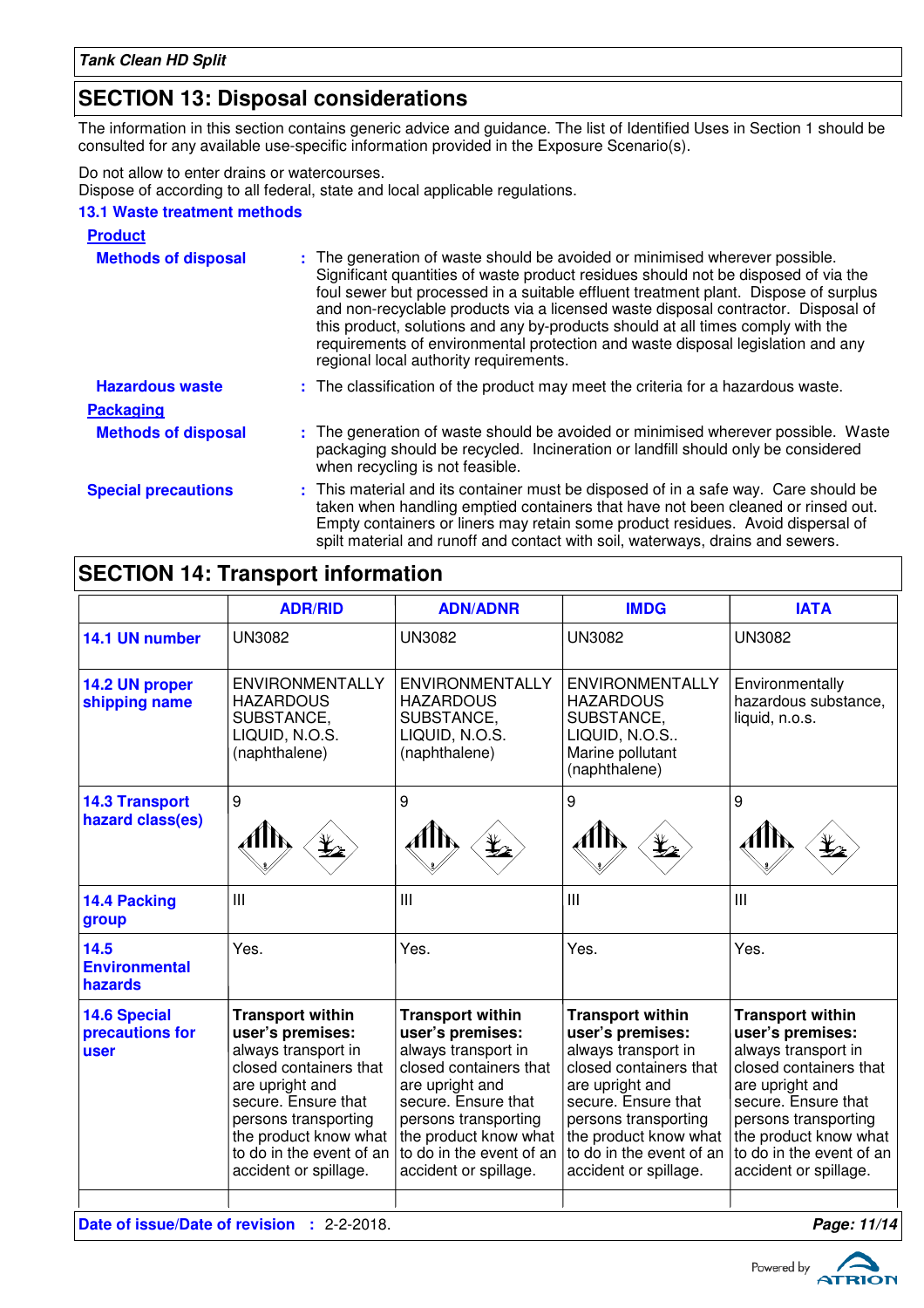| <b>Tank Clean HD Split</b>       |                                                                                                                                                    |                                                   |                                                                                                                                                                                                                                                                                                                                            |  |
|----------------------------------|----------------------------------------------------------------------------------------------------------------------------------------------------|---------------------------------------------------|--------------------------------------------------------------------------------------------------------------------------------------------------------------------------------------------------------------------------------------------------------------------------------------------------------------------------------------------|--|
|                                  | <b>SECTION 14: Transport information</b>                                                                                                           |                                                   |                                                                                                                                                                                                                                                                                                                                            |  |
| <b>Additional</b><br>information | <b>Hazard identification</b><br>number<br>90<br><b>Limited quantity</b><br>5 L<br><b>Special provisions</b><br>274, 335, 601<br>Tunnel code<br>(E) | <b>Emergency</b><br>schedules (EmS)<br>$F-A, S-F$ | Passenger and<br><b>Cargo Aircraft</b><br>Quantity limitation:<br>450 L<br>Packaging<br>instructions: 964<br><b>Cargo Aircraft Only</b><br>Quantity limitation:<br>450 L<br>Packaging<br>instructions: 964<br><b>Limited Quantities -</b><br><b>Passenger Aircraft</b><br>Quantity limitation:<br>30 kg<br>Packaging<br>instructions: Y964 |  |

**14.7 Transport in bulk according to Annex II of MARPOL 73/78 and the IBC Code :** Not available.

# **SECTION 15: Regulatory information**

| 15.1 Safety, health and environmental regulations/legislation specific for the substance or mixture                                                                               |                                |                          |                                 |                          |
|-----------------------------------------------------------------------------------------------------------------------------------------------------------------------------------|--------------------------------|--------------------------|---------------------------------|--------------------------|
| EU Regulation (EC) No. 1907/2006 (REACH)                                                                                                                                          |                                |                          |                                 |                          |
| Annex XIV - List of substances subject to authorisation                                                                                                                           |                                |                          |                                 |                          |
| <b>Substances of very high concern</b>                                                                                                                                            |                                |                          |                                 |                          |
| None of the components are listed.                                                                                                                                                |                                |                          |                                 |                          |
| <b>Annex XVII - Restrictions : Not applicable.</b><br>on the manufacture,<br>placing on the market and<br>use of certain dangerous<br>substances, mixtures and<br><b>articles</b> |                                |                          |                                 |                          |
| <b>Other EU regulations</b>                                                                                                                                                       |                                |                          |                                 |                          |
| <b>VOC for Ready-for-Use</b><br><b>Mixture</b>                                                                                                                                    | : Not applicable.              |                          |                                 |                          |
| <b>Europe inventory</b>                                                                                                                                                           | : Not determined.              |                          |                                 |                          |
| <b>Black List Chemicals</b>                                                                                                                                                       | : Not listed                   |                          |                                 |                          |
| <b>Priority List Chemicals</b>                                                                                                                                                    | : Not listed                   |                          |                                 |                          |
| <b>Integrated pollution</b><br>prevention and control<br>list (IPPC) - Air                                                                                                        | : Not listed                   |                          |                                 |                          |
| <b>Integrated pollution</b><br>prevention and control<br>list (IPPC) - Water                                                                                                      | : Not listed                   |                          |                                 |                          |
| <b>Product/ingredient name</b>                                                                                                                                                    | <b>Carcinogenic</b><br>effects | <b>Mutagenic effects</b> | <b>Developmental</b><br>effects | <b>Fertility effects</b> |
| naphthalene                                                                                                                                                                       | Carc. 2, H351                  | $\blacksquare$           |                                 |                          |

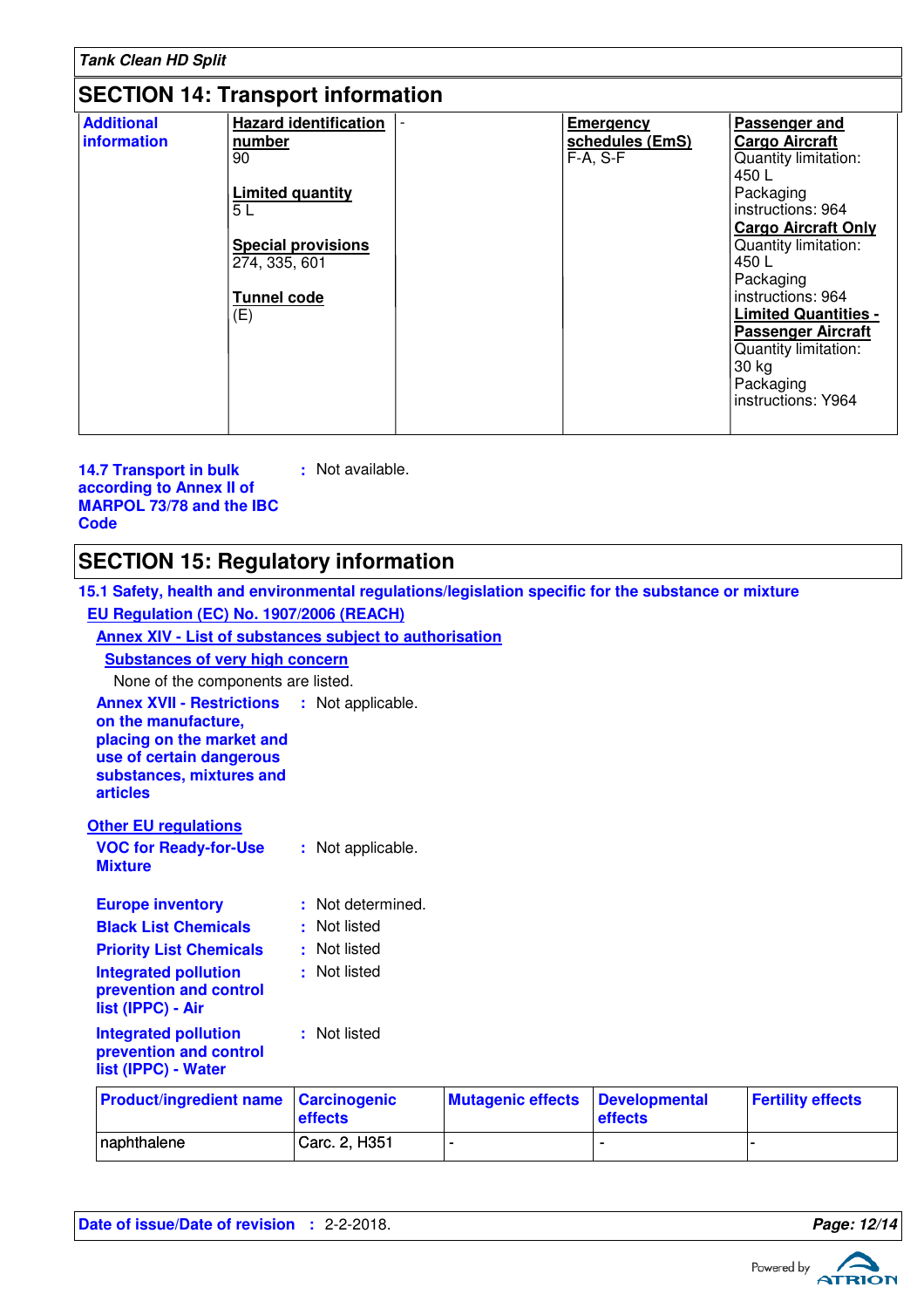# **SECTION 15: Regulatory information**

| <b>Industrial use</b>                                                              | : The information contained in this safety data sheet does not constitute the user's<br>own assessment of workplace risks, as required by other health and safety<br>legislation. The provisions of the national health and safety at work regulations apply<br>to the use of this product at work. |
|------------------------------------------------------------------------------------|-----------------------------------------------------------------------------------------------------------------------------------------------------------------------------------------------------------------------------------------------------------------------------------------------------|
| <b>International regulations</b>                                                   |                                                                                                                                                                                                                                                                                                     |
| <b>Chemical Weapons</b><br><b>Convention List Schedule I</b><br><b>Chemicals</b>   | : Not listed                                                                                                                                                                                                                                                                                        |
| <b>Chemical Weapons</b><br><b>Convention List Schedule II</b><br><b>Chemicals</b>  | : Not listed                                                                                                                                                                                                                                                                                        |
| <b>Chemical Weapons</b><br><b>Convention List Schedule III</b><br><b>Chemicals</b> | : Not listed                                                                                                                                                                                                                                                                                        |
| <b>15.2 Chemical Safety</b><br><b>Assessment</b>                                   | : Complete.                                                                                                                                                                                                                                                                                         |

# **SECTION 16: Other information**

| <b>CEPE code</b>                     | : 1                                                                                                                                                                                                                                                                                                |
|--------------------------------------|----------------------------------------------------------------------------------------------------------------------------------------------------------------------------------------------------------------------------------------------------------------------------------------------------|
|                                      | Indicates information that has changed from previously issued version.                                                                                                                                                                                                                             |
| <b>Abbreviations and</b><br>acronyms | $:$ ATE = Acute Toxicity Estimate<br>CLP = Classification, Labelling and Packaging Regulation [Regulation (EC) No.<br>1272/2008]<br>DNEL = Derived No Effect Level<br>EUH statement = CLP-specific Hazard statement<br>PNEC = Predicted No Effect Concentration<br>RRN = REACH Registration Number |

### **Procedure used to derive the classification according to Regulation (EC) No. 1272/2008 [CLP/GHS]**

| <b>Classification</b>   | <b>Justification</b>      |
|-------------------------|---------------------------|
| Skin Irrit. 2, H315     | <b>Calculation method</b> |
| Eye Irrit. 2, H319      | <b>Calculation method</b> |
| Carc. 2, H351           | <b>Calculation method</b> |
| Asp. Tox. 1, H304       | <b>Calculation method</b> |
| Aquatic Chronic 2, H411 | <b>Calculation method</b> |

| <b>Full text of abbreviated H</b> | : H226 | Flammable liquid and vapour.                          |
|-----------------------------------|--------|-------------------------------------------------------|
| <b>statements</b>                 | H302   | Harmful if swallowed.                                 |
|                                   | H304   | May be fatal if swallowed and enters airways.         |
|                                   | H312   | Harmful in contact with skin.                         |
|                                   | H315   | Causes skin irritation.                               |
|                                   | H318   | Causes serious eye damage.                            |
|                                   | H319   | Causes serious eye irritation.                        |
|                                   | H332   | Harmful if inhaled.                                   |
|                                   | H335   | May cause respiratory irritation.                     |
|                                   | H351   | Suspected of causing cancer.                          |
|                                   | H400   | Very toxic to aquatic life.                           |
|                                   | H410   | Very toxic to aquatic life with long lasting effects. |
|                                   | H411   | Toxic to aquatic life with long lasting effects.      |